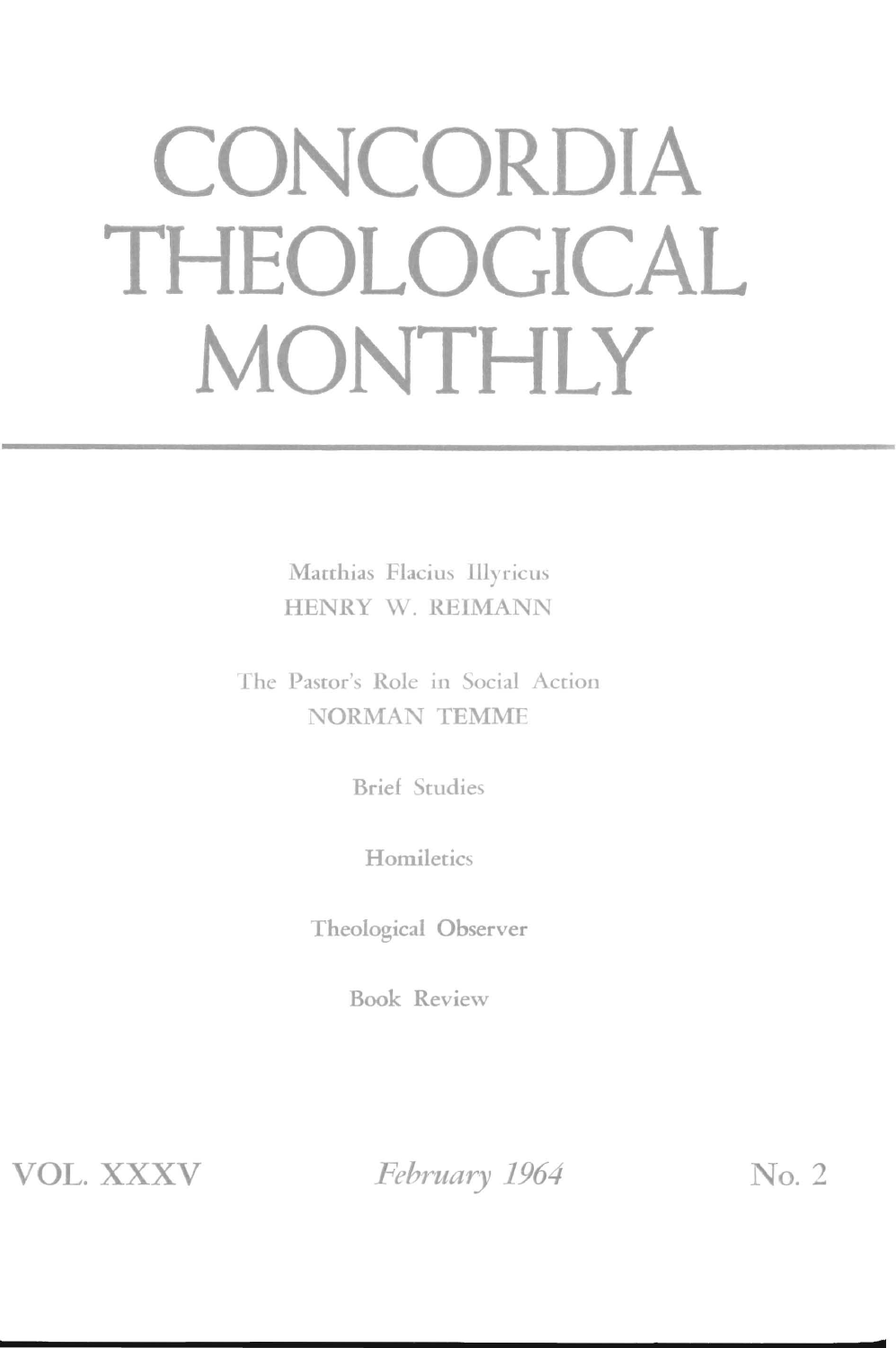### BRIEF ITEMS FROM THE LUTHERAN CHURCH - MISSOURI SYNOD

# MISSOURI SYNOD TO EXTEND TRAINING IN CARIBBEAN

St. Louis. - Extension of its theological training program in the Caribbean area was approved here by the Board of Missions in North and South America of The Lutheran Church - Missouri Synod, the Rev. Dr. William H. Hillmer, executive director of the board, has announced.

The new program will include in-residence training on the seminary level. Previously the Missouri Synod has conducted in-service training in the field for its Caribbean workers.

The Missouri Synod has indicated its will· ingness to receive students from other Lutheran groups for the seminary, which will probably be located in Mexico City, Dr. Hillmer said.

A proposal for a joint seminary in the Caribbean area is being considered by parent Lutheran bodies in the United States, but no decision is expected until 1966.

"THIS IS THE LIFE" TV PROGRAM EVALUATED

St. Louis. - Statistical measurements on the number of persons converted should not be the basis for judging the success of Christian radio and television ministries, the Rev. Dr. William H. Hillmer, chairman of the missions division of The Lutheran Church--Missouri Synod, told a television evaluation session here last week.

Television station executives, program producers, theologians, and churchmen met for two days to evaluate the Missouri Synod's half-hour television program "This Is the Life" and to offer suggestions for its improvement. The dramatic program is currently telecast on more than 350 stations in the United States and Canada on a sustaining basis.

"The primary purpose of all broadcasting by The Lutheran Church - Missouri Synod. its congregations, and its agencies must be to preach the whole Word of God," Dr. Hillmer told the group. He explained that a number of factors including "This Is the Life," The Lutheran Hour, Sunday schools, and other evangelistic endeavors help bring people into the church.

Queried on the possibility of bringing name stars into the 12-year-old television program, Producer Sam Hersh of Hollywood said, "Our star is Jesus Christ. We're glad to rise or fall with Him."

Dr. Eugene R. Bertermann, executive secretary of Lutheran Television Productions, cited facts and figures on the growth of tele· vision in foreign countries. He suggested "This Is the Life" might be on the threshold of great opportunities to expand its coverage throughout the world.

BRIEF ITEMS FROM THE NATIONAL LUTHERAN COUNCIL

### STRASBOURG TO BE CENTER FOR LUTHERAN RESEARCH

Strasbourg, France. - This Alsatian city has been chosen as the center for work under the newly established Lutheran Foundation for Inter-Confessional Research, which is to carry forward its investigation into the theological boundaries between churches.

The decision was taken here at the first meeting of the foundation's board of trustees, under the chairmanship of Bishop Hermann Dietzfelbinger of Munich, head of the Evangelical Lutheran Church in Bavaria. While here, the six board members signed the foun· dation's incorporation papers in the presence of a Swiss consular official, since the body's legal seat will be in Geneva.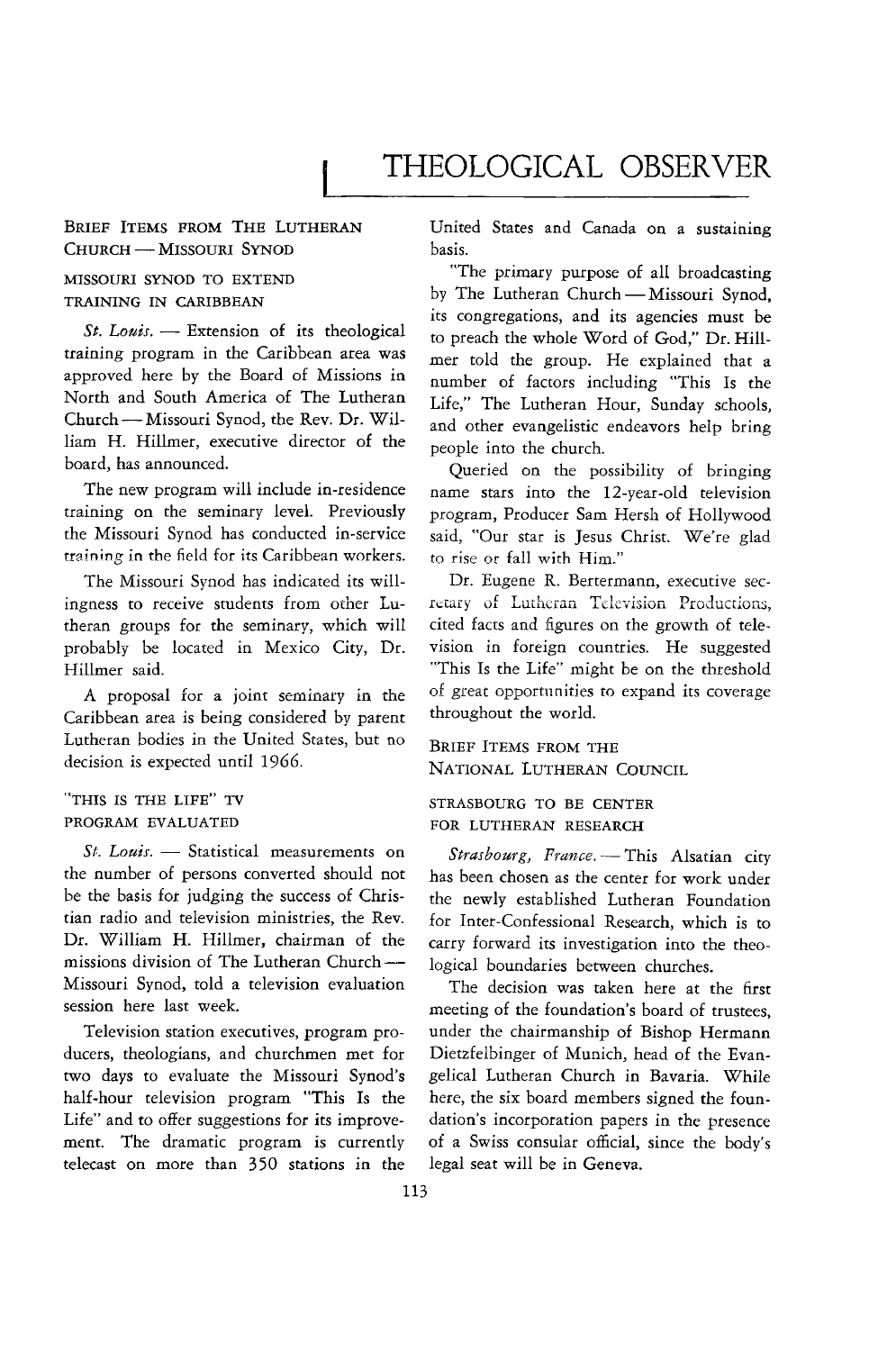The foundation is to continue and develop the program of inter-confessional research that was begun in February 1960 by a special commission of the Lutheran World Federation. Its initial study concerns modern Roman Catholicism.

Establishment of the foundation was approved by the federation's Fourth Assembly at Helsinki last August and its board of trustees was elected by the LWF executive committee at a meeting there immediately afterward.

### SAYS CHURCH SHOULD DECIDE WHEN CHILDREN MAY COMMUNE

 $Oslo. - A$  new Norwegian law being prepared concerning confirmation in the national Lutheran Church should say nothing about the age at which children may receive Holy Communion, the weekly *Var Kirke* has urged here.

Under legislation now in force, it is illegal to take the Sacrament of the Altar before the age of 14. The paper contended that the question of children's admittance to the Lord's Supper should be examined within the church, unhindered by any legal factor.

*Vat" Kirke* labeled as "monstrous" the present situation in which parents who took their unconfirmed children to the Holy Table would be guilty of breaking public law.

Current legislation on confirmation, dating from 1911, stipulates that it is through this rite that admission to Holy Communion is obtained. Confirmation was introduced into Norway in 1736, and the age limit was set at 14 in 1759.

It was pointed out that in Denmark the confirmation law was changed in 1909, giving children permission to commune "when the minister is willing to receive them as communicants."

# \$70 TO \$100 PER MEMBER GIVEN BY LUTHERANS IN SEVEN BODIES

*New York.* - Seven Lutheran church bodies ranked from 18th to 31st in giving for

all purposes last year among 42 denominations in the United States, it was reported here by the Department of Stewardship and Benevolence of the National Council of Churches.

A statistical summary issued by the NCCCUSA department showed an average per-member contribution of \$68.76 for all causes in 1962, a decrease of 0.35 percent over the previous year, among the bodies that submitted figures.

In 18th place, as it was last year, and still first among denominations with a million or more members, was The Lutheran Church-Missouri Synod. It had an average contribution of \$100.66, compared to \$100.51 in 1961.

The Free Methodist Church, a 52,535 member body, led all the denominations reporting with \$312.58, followed by the 37,753-member Wesleyan Methodist Church with \$246.40 and the 40,375-member Evangelical Free Church with \$222.49.

Contributions reported by the Protestant bodies covered in the National Council's survey totaled a record \$2,799,670,577. Of this amount, \$2,292,731,491, or 81.89 percent, was earmarked for congregational expenditures, and \$506,939,086, or 18.11 percent, for benevolences, including home and foreign missions.

Per-member giving for congregational expenses in the 42 church bodies was \$57.18, an increase of 2.03 percent. For all benevolences, the per-member figure was \$12.45, a decrease of 3.9 percent. The latter included a per-member gift for foreign missions of \$2.18 for 1962, a loss of 1.4 percent.

The Rev. T. K. Thompson, executive director of the NCC's Stewardship Department, said the percentage decreases in per-member giving were attributable to an increase in total membership without a corresponding increase in dollars contributed. He noted that a large part of this was due to denominational